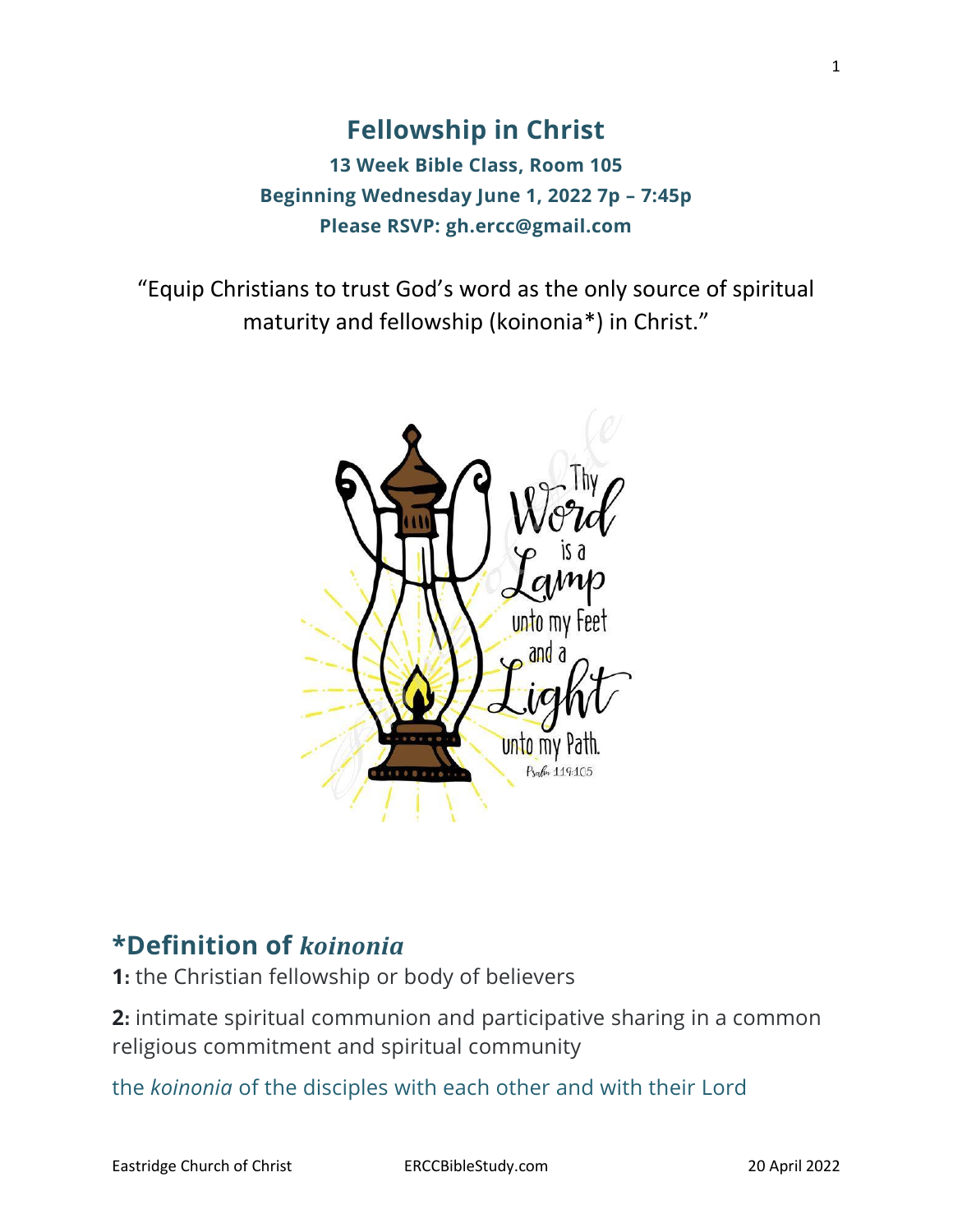# Fellowship in Christ

1 Corinthians 1:9

**<sup>9</sup>God** *is* **faithful**, by whom you were called **into the fellowship** of His Son, Jesus Christ our Lord.

1 John 1:2-4

**<sup>2</sup>**…the life was manifested, and we have seen, and bear witness, and declare to you that eternal life which was with the Father and was manifested to us— **<sup>3</sup>** that which we have seen and heard we declare to you, that you also may **have fellowship with us; and truly our fellowship** *is* **with the Father and with His Son Jesus Christ**. **<sup>4</sup>**And these things we write to you **that [\[a\]](https://www.biblegateway.com/passage/?search=1+John+1%3A2-4&version=NKJV#fen-NKJV-30545a)your joy may be full.**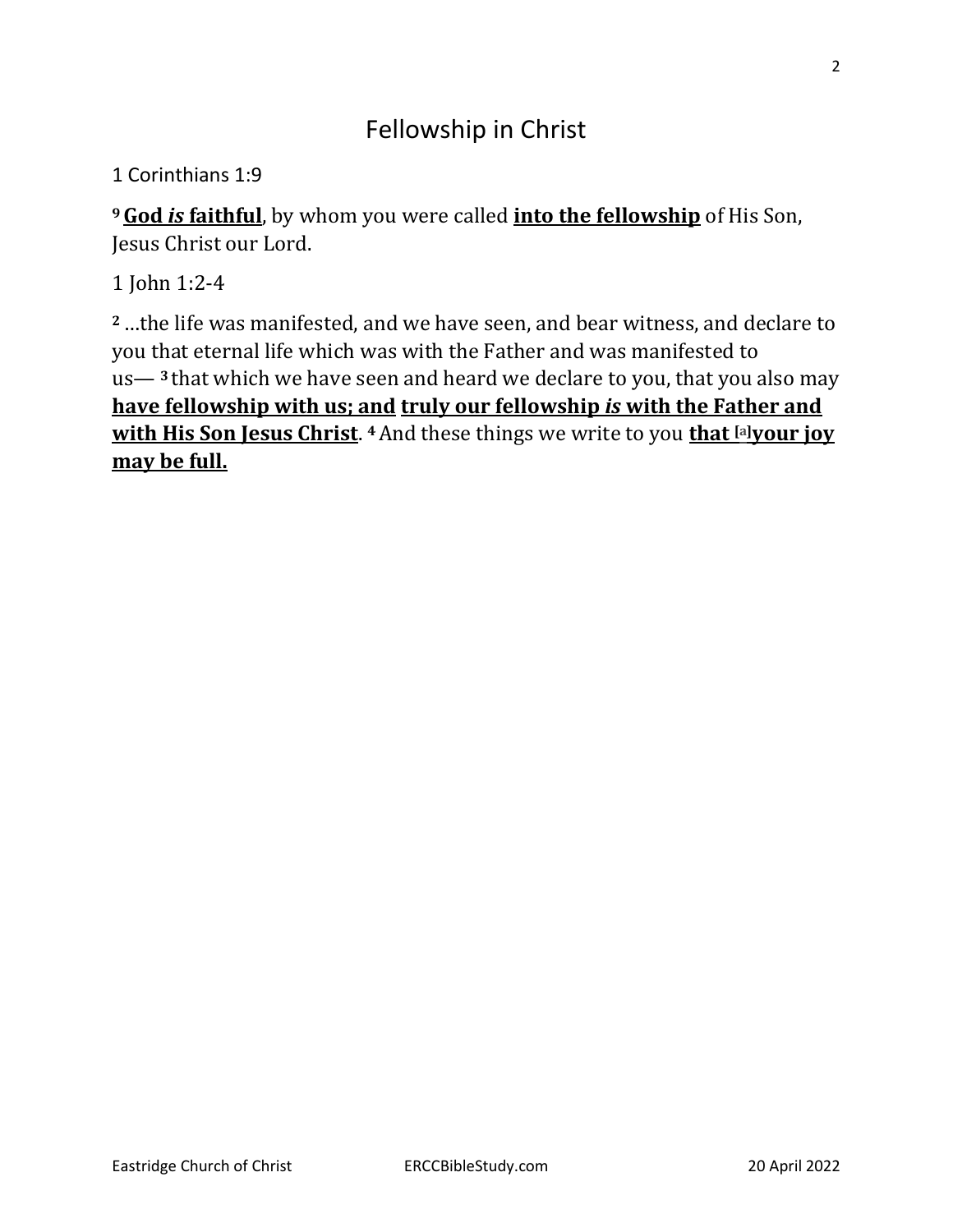# Fellowship in Christ

- 1) **June 1:** Pathway to Fellowship (week 1) Glenn Hall
	- a) Vision
	- b) Mission
	- c) Ministry
- 2) **June 8 & 15:** Biblical Authority (week 2 and 3) Walt Smith
	- a) In the Beginning God
	- b) Old Testament
	- c) New Testament
- 3) **June 22 & 29:** Why We Need a Savior (week 4 and 5) Rick Black
	- a) Fall from God's Grace
	- b) We are Lost
	- c) Our "Sacrifices" are not sufficient
- 4) **July 6 & 13:** Amazing Grace (week 6 and 7) Dwight Walker
	- a) "God so Loved…."
	- b) The Perfect Sacrifice
	- c) Grace Available to All
- 5) **July 20 & 27:** Biblical Obedience (week 8 and 9) Mike Singleton
	- a) "All authority given to Me"
	- b) Become a disciple
	- c) "Men and Brethren what shall we do?"
- 6) **August 3:** Transformed Minds (week 10) Glenn Hall
	- a) Living Sacrifice
	- b) Reject the Ways of the World
	- c) Embrace the Joy of Ministry
- 7) **August 10 & 17:** Biblical Worship (week 11 & 12)
	- a) Assemble with the Saints- Aug 10 Ray Hughes
	- b) Remember the Savior's Sacrifice- Aug 10 Ray Hughes
	- c) Sing and Make Melody Aug 17 Ken Ford
- 8) **August 24:** Heaven My Home (week 13) Brad Holland
	- a) Earthly Life
	- b) Resurrection
	- c) Eternity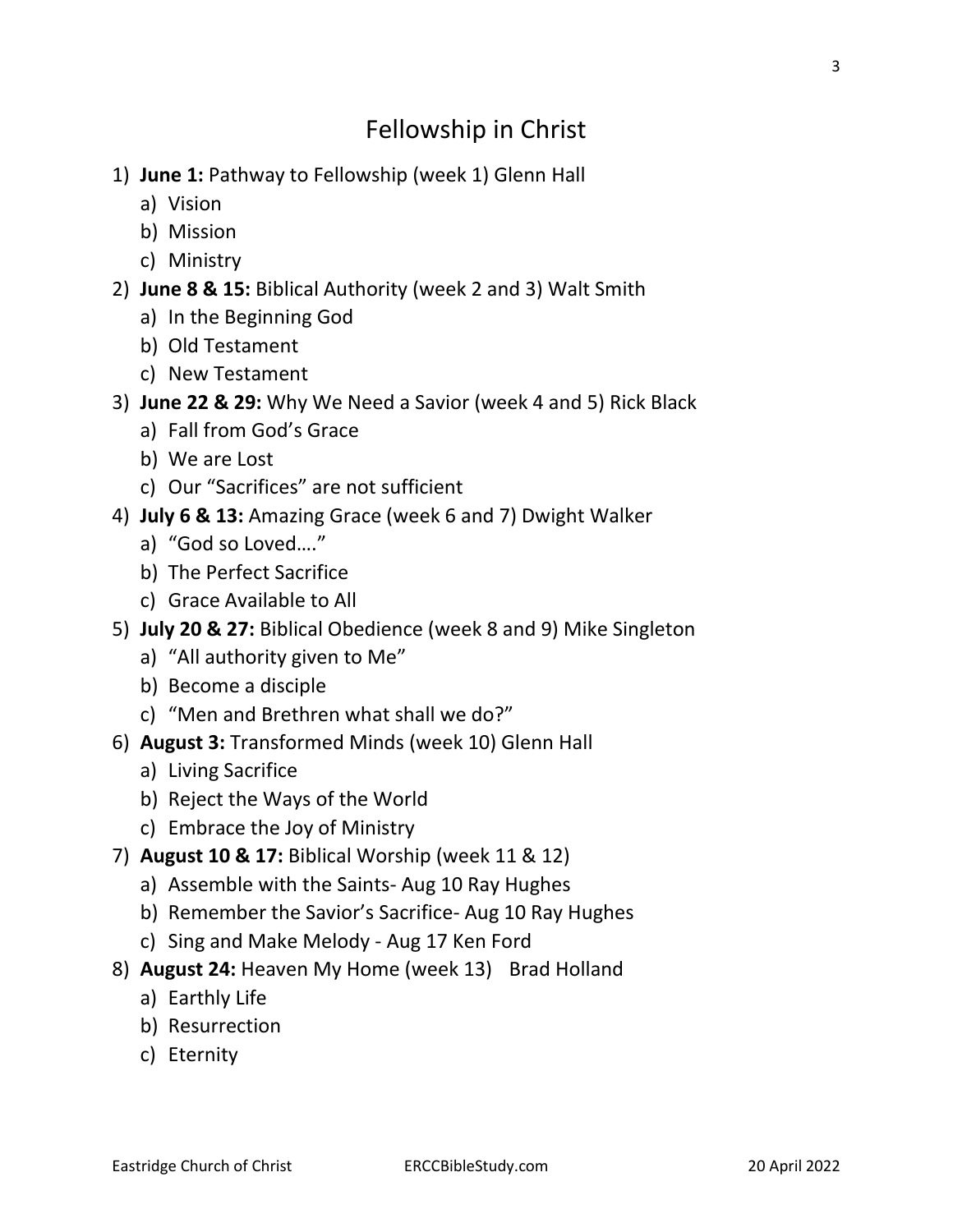**June 1:** Pathway to Fellowship (week 1) Glenn Hall

With God's Word lighting the way, we step onto the "pathway to fellowship" with our brothers and sisters and Christ Himself. The joy of the journey requires commitment to three primary disciplines: Vision, Mission, and Ministry.

**Vision (the future imagined)** allows us to think beyond our present circumstances and try to imagine what could be or should be many days, months, or years ahead. The willingness to engage in this type of thinking allows God to work in our lives according to His will.

**Mission (a plan to succeed)** consists of the tools, assets, education, determination, spiritual maturity, and preparation to stay on the pathway.

**Ministry (the courage to act)** engages us in the reality of koinonia fellowship with Jesus and our brothers and sisters.

To help understand how this works we will look at three real-life examples:

Joshua (Conquest of Canaan)

Sherry Watlington (ER Preschool)

Ashley Webb (ICU nurse)

Next, we will look at scriptural example of vision, mission, and ministry in marriage.

And finally, our attention turns to vision, mission, and ministry in our spiritual walk.

Let's begin.

## **Joshua (the promise land)**

## a) **Vision (the future imagined)** Numbers 14

When Israel approached the "promised land" shortly after fleeing Egypt, Moses sent 12 spies to determine how they would conquer it. Ten said it was not possible. Joshua and Caleb were impressed with the land and informed Moses to take it. Unfortunately, the report of the 10 convinced Moses to remain in the desert and for his disbelieve God caused them to wander for 40 years.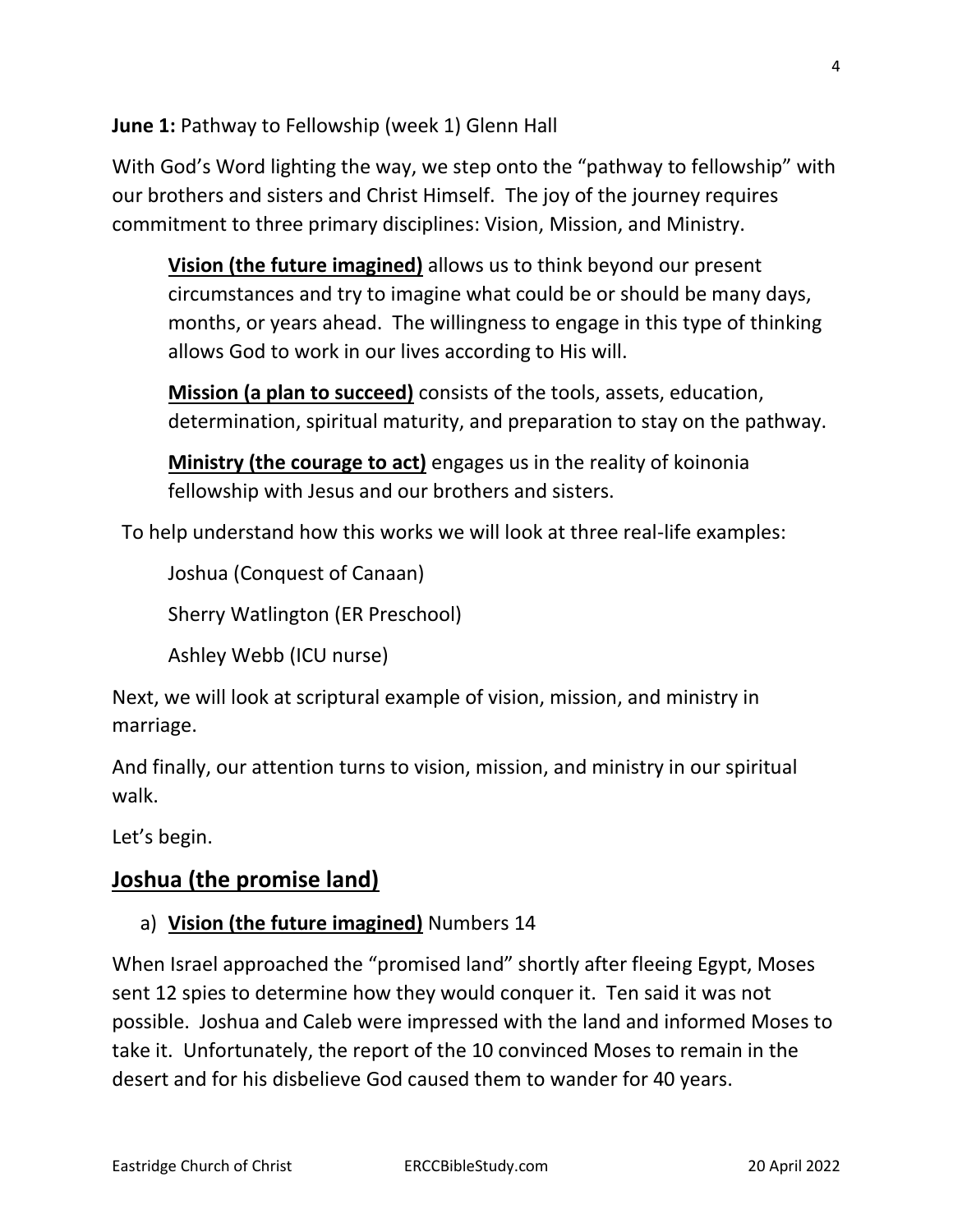Joshua had a vision for what was possible. Forty years later they reached the east side of the Jordan River where Joshua developed the mission to occupy the "the promised land."

## b) **Mission (a plan to succeed)** Joshua 1

**<sup>10</sup>**Then Joshua commanded the officers of the people, saying, **<sup>11</sup>** "Pass through the camp and command the people, saying, 'Prepare provisions for yourselves, for within three days you will cross over this Jordan, to go in to possess the land which the LORD your God is giving you to possess.'"

It is interesting to note that the Reubenites, the Gadites, and half the tribe of Manasseh decided to stay in the "Transjordan" east of the river. Joshua convinced them to go with the other ten to conquer the land and then they could return home. After five years of war they were released to go back to their families.

## **c) Ministry (the courage to act)**

Forty years of wandering and weeks of planning yet the land was still the "promised land" since none had been taken.

On the morning of the campaign, the priest picked up the ark and stepped into the Jordan. And so began the conquest with the courage to act.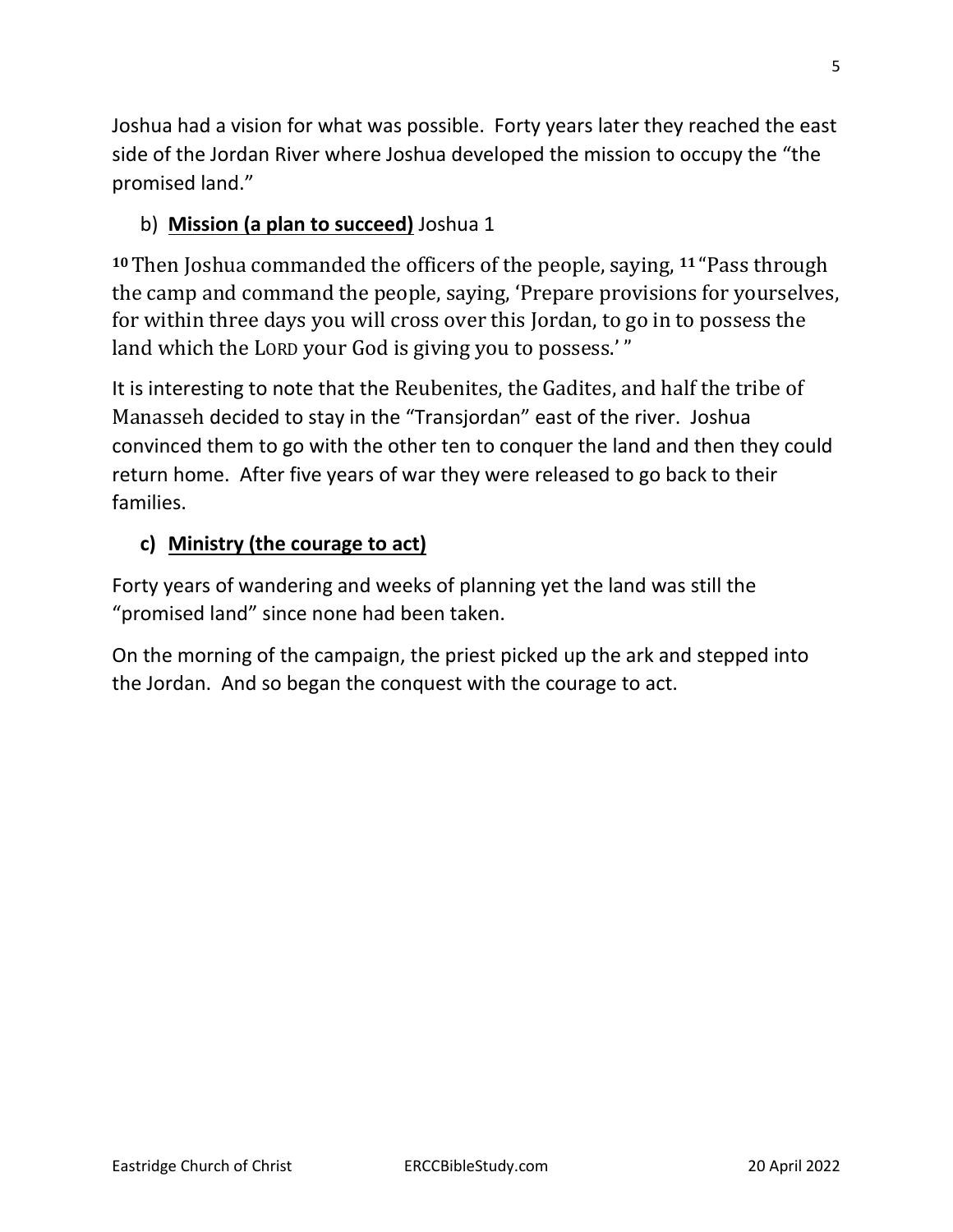#### **Sherry Watlington (ER Pre School)**

#### **a) Vision (the future imagined)**

Nine years ago Sherry presented a written vision to the elders of what a preschool at Eastridge could mean to the members and the community. It was clear and compelling. The idea of serving families in Rockwall had been talked about often but nothing had been defined and pursued. We now had a vision of what could be.

#### **b) Mission (a plan to succeed)**

One or more big obstacles presented themselves: no classrooms, no teachers and no way to fund it.

Interesting that the neighbor next door asked if we would like to buy her house. Answer: yes! Now what?

No problem. Move the ministers to the house and convert the office into classrooms. One problem solved.

Once word got out that there was a serious vision of a pre-school, qualified, Christian and excited teachers began to enlist.

Funding would be provided by the attending families at a rate they could afford yet enough to compensate the teachers. Sherry agreed to work without compensation until the enrollment made it possible.

#### **c) Ministry (the courage to act)**

When excited children and parents walked thru the door for the first day of Eastridge Pre-school, the vision became reality. In a very real sense, "fellowship" in Christ was beginning to mature.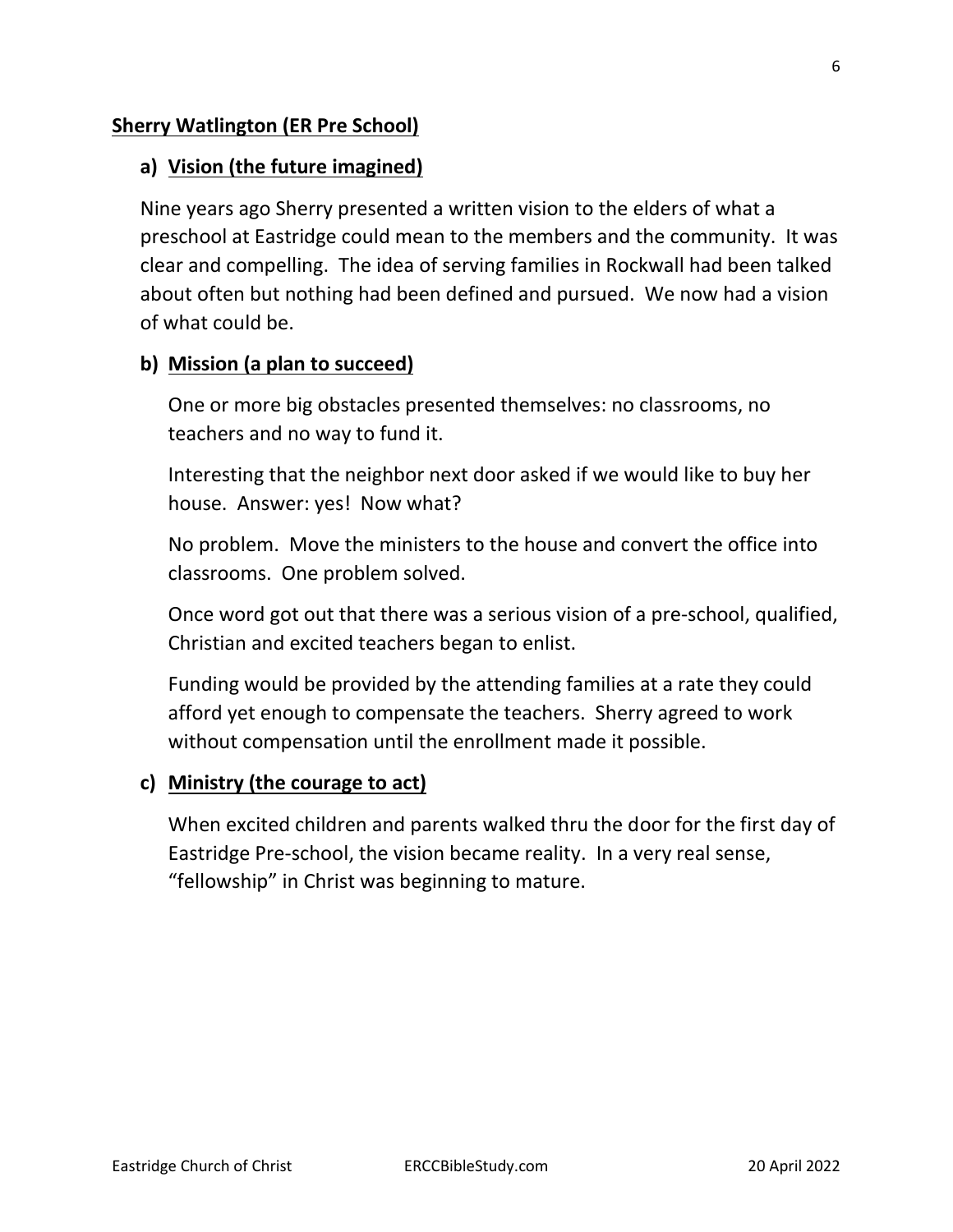#### **Ashley Webb (ICU Nurse)**

#### **a) Vision (the future imagined)**

Ashley, her mom Jennifer and big sister Lauren took every opportunity to join mission trips. Ashley and Lauren made annual VBS trips to Belize with the Eastridge Mission team. For Ashley it was the beginning of a vision of what would direct her life in a very special way.

While attending Dallas Christian she joined a mission trip Atiku, Ghana to work in a clinic. After returning from one of these trips she said, "I need more training if I want to be of real help.

#### **b) Mission (a plan to succeed)**

The highly rated School of Nursing at Harding University offered just the opportunity she was looking for. She graduated with a BSRN and accepted a job at UAB Hospital in Birmingham in women's oncology.

It is important to note like the other examples, vision and mission planning are mission critical first steps but of themselves are not ministry.

#### **c) Ministry (courage to act)**

When the very first patient on her very first tour had a name, ministry became real. True to form, she transferred to ICU and began her Nurse Practitioner studies to be "real help".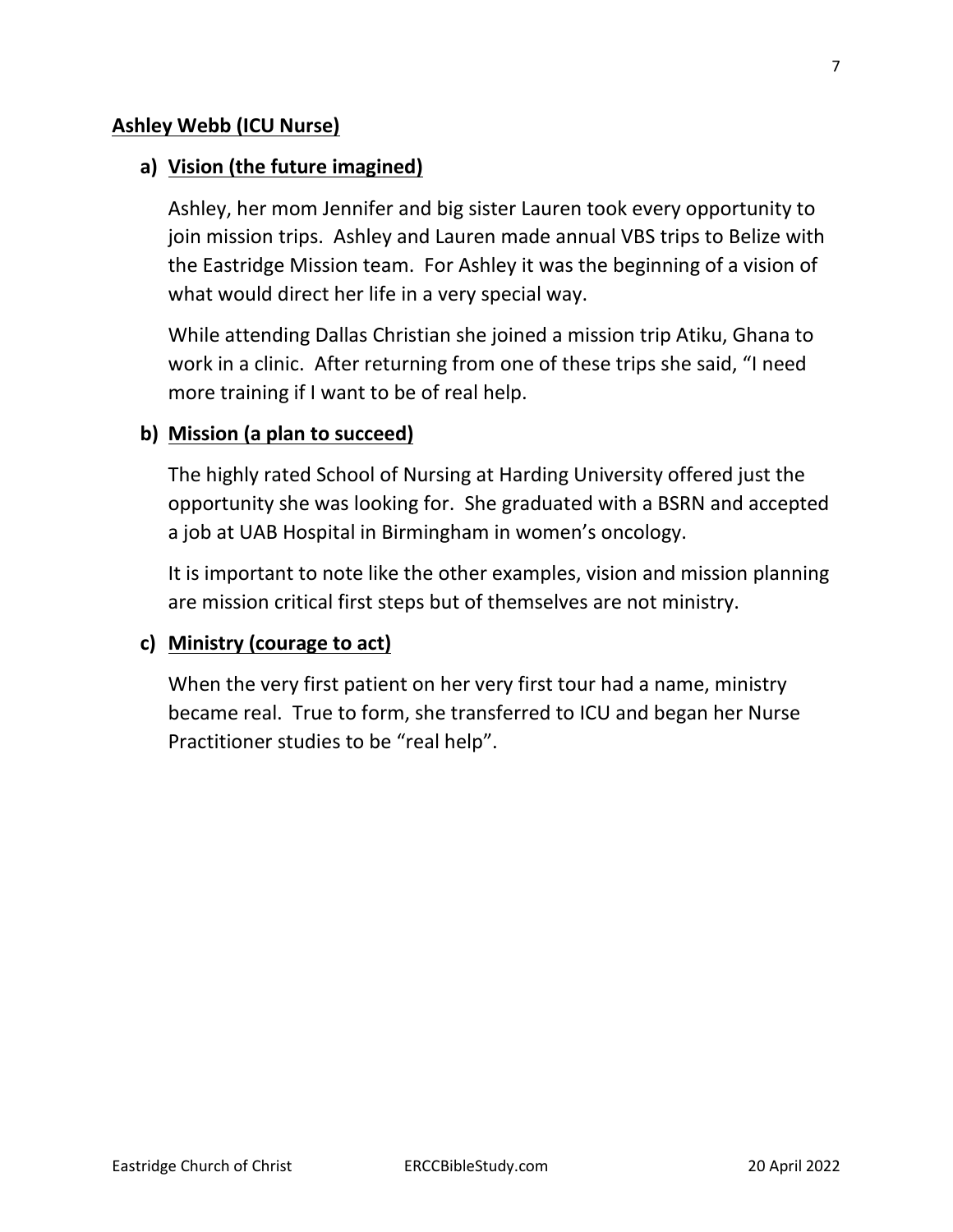#### An Example of Marriage

## **a) VISION (the future imagined)**

Father's advice to son before the wedding

"Love your wife and love your kids"

#### **b) MISSION (a plan to succeed)**

Wives and Husbands

#### Eph. 5

22 Wives, submit[e] to your husbands as to the Lord, 23 because the husband is the head of the wife as Christ is the head of the church. He is the Savior of the body. 24 Now as the church submits to Christ, so also wives are to submit to their husbands in everything. 25 Husbands, love your wives, just as Christ loved the church and gave himself for her 26 to make her holy, cleansing[f] her with the washing of water by the word. 27 He did this to present the church to himself in splendor, without spot or wrinkle or anything like that, but holy and blameless. 28 In the same way, husbands are to love their wives as their own bodies. He who loves his wife loves himself. 29 For no one ever hates his own flesh but provides and cares for it, just as Christ does for the church, 30 since we are members of his body.[g] 31 For this reason a man will leave his father and mother and be joined to his wife, and the two will become one flesh.[h] 32 This mystery is profound, but I am talking about Christ and the church. 33 To sum up, each one of you is to love his wife as himself, and the wife is to respect her husband.

#### **c) MINISTRY (the courage to act)**

Wives, Husbands, Children

#### I Cor. 13

4 Love is patient, love is kind. Love does not envy, is not boastful, is not arrogant, 5 is not rude, is not self-seeking, is not irritable, and does not keep a record of wrongs. 6 Love finds no joy in unrighteousness but rejoices in the truth. 7 It bears all things, believes all things, hopes all things, endures all things.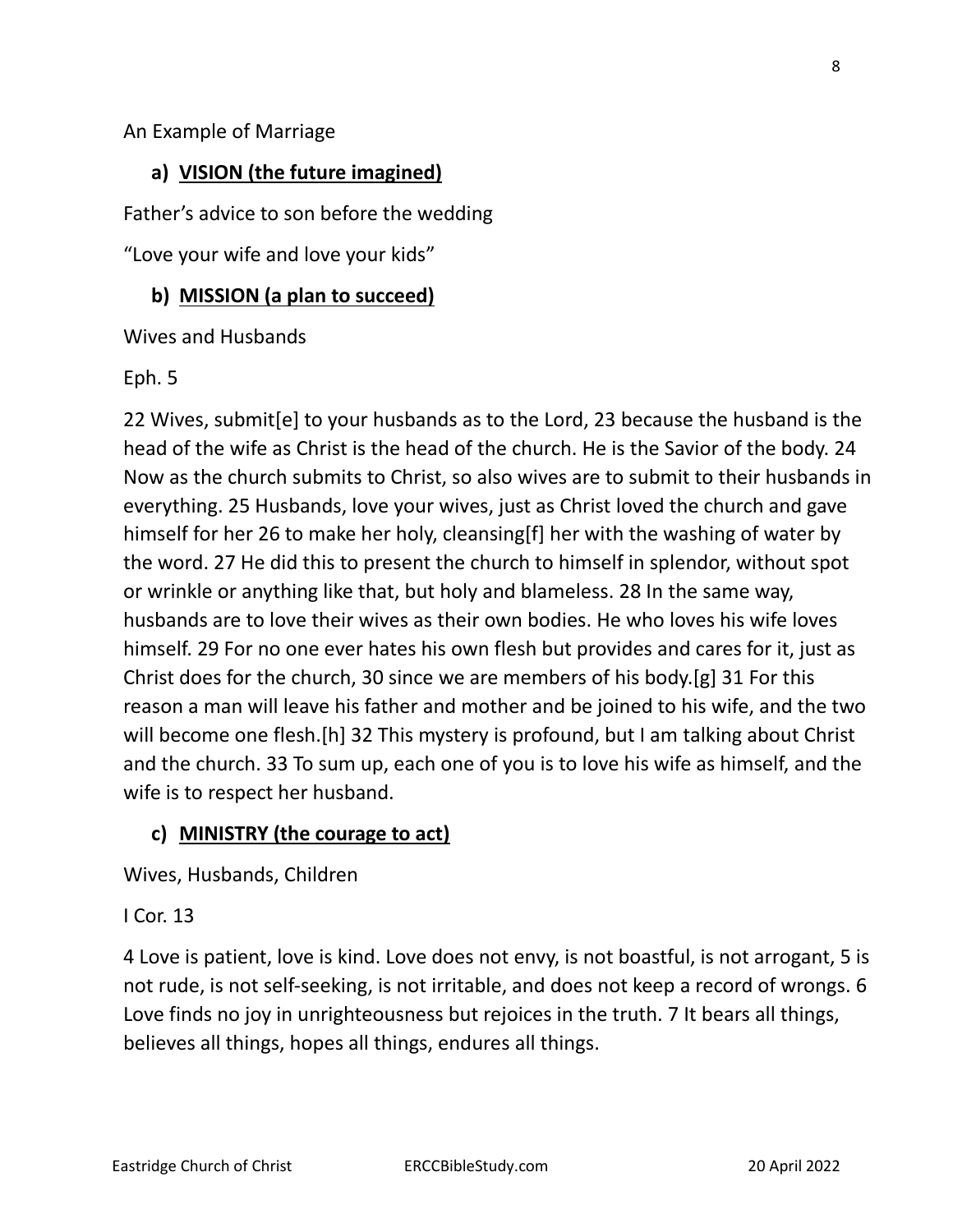# In the Kingdom...

# Fellowship in Christ

## **a) VISION (the future imagined)**

## **Matt. 22-37-40**

37 He said to him, **"Love the Lord your God** with all your heart, with all your soul, and with all your mind.[a] 38 This is the greatest and most important[b] command. 39 The second is like it: **Love your neighbor** as yourself.[c] 40 All the Law and the Prophets depend[d] on these two commands."

## **b) MISSION (a plan to succeed)**

#### **Matt. 28:18-20**

…Go, therefore, and make disciples of[a] all nations, baptizing them in the name of the Father and of the Son and of the Holy Spirit, 20 **teaching them to observe everything I have commanded you.** And remember,[b] I am with you always, to the end of the age."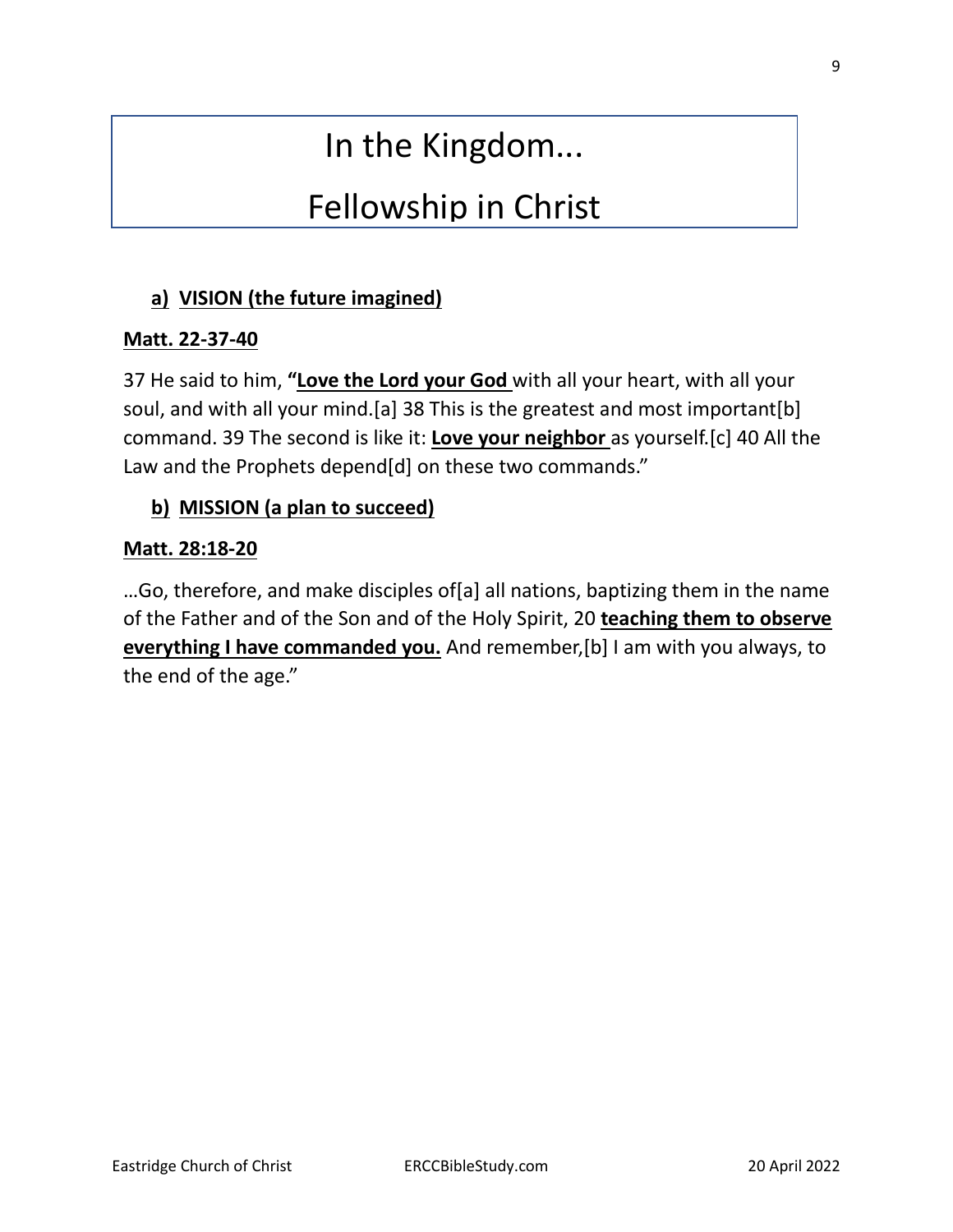## **C) Ministry (the courage to act) Romans 12**

#### **Living Sacrifices to God**

12 I beseech<sup>[\[a\]](https://www.biblegateway.com/passage/?search=romans+12&version=NKJV#fen-NKJV-28247a)</sup> you therefore, brethren, by the mercies of God, that you present your bodies a living sacrifice, holy, acceptable to God, *which is* your [\[b\]](https://www.biblegateway.com/passage/?search=romans+12&version=NKJV#fen-NKJV-28247b) reasonable service. **<sup>2</sup>** And do not be conformed to this world, but be transformed by the renewing of your mind, that you may prove what *is* that good and acceptable and perfect will of God.

#### **Serve God with Spiritual Gifts**

**<sup>3</sup>** For I say, through the grace given to me, to everyone who is among you, not to think *of himself* more highly than he ought to think, but to think soberly, as God has dealt to each one a measure of faith. **<sup>4</sup>** For as we have many members in one body, but all the members do not have the same function, **<sup>5</sup>** so we, *being* many, are one body in Christ, and individually members of one another. **<sup>6</sup>**Having then gifts differing according to the grace that is given to us, *let us use them:* if prophecy, *let us prophesy* in proportion to our faith; **<sup>7</sup>** or ministry, *let us use it* in *our* ministering; he who teaches, in teaching; **<sup>8</sup>** he who exhorts, in exhortation; he who gives, with liberality; he who leads, with diligence; he who shows mercy, with cheerfulness.

#### **Behave Like a Christian**

**9** *Let* love *be* without hypocrisy. Abhor what is evil. Cling to what is good. **<sup>10</sup>** *Be* kindly affectionate to one another with brotherly love, in honor giving preference to one another; **<sup>11</sup>** not lagging in diligence, fervent in spirit, serving the Lord; **<sup>12</sup>** rejoicing in hope, patient<sup>[\[c\]](https://www.biblegateway.com/passage/?search=romans+12&version=NKJV#fen-NKJV-28258c)</sup> in tribulation, continuing steadfastly in prayer; <sup>13</sup> distributing to the needs of the saints, given<sup>[<u>d</u>]</sup> to hospitality.

**<sup>14</sup>** Bless those who persecute you; bless and do not curse. **<sup>15</sup>** Rejoice with those who rejoice, and weep with those who weep. **<sup>16</sup>** Be of the same mind toward one another. Do not set your mind on high things, but associate with the humble. Do not be wise in your own opinion.

<sup>17</sup> Repay no one evil for evil. Have<sup>[\[e\]](https://www.biblegateway.com/passage/?search=romans+12&version=NKJV#fen-NKJV-28263e)</sup> regard for good things in the sight of all men. <sup>18</sup> If it is possible, as much as depends on you, live peaceably with all men. **<sup>19</sup>** Beloved, do not avenge yourselves, but *rather* give place to wrath; for it is written, "Vengeance *is* Mine, I will repay," says the Lord. **<sup>20</sup>** Therefore

"If your enemy is hungry, feed him; If he is thirsty, give him a drink; For in so doing you will heap coals of fire on his head."

**<sup>21</sup>**Do not be overcome by evil, but overcome evil with good.